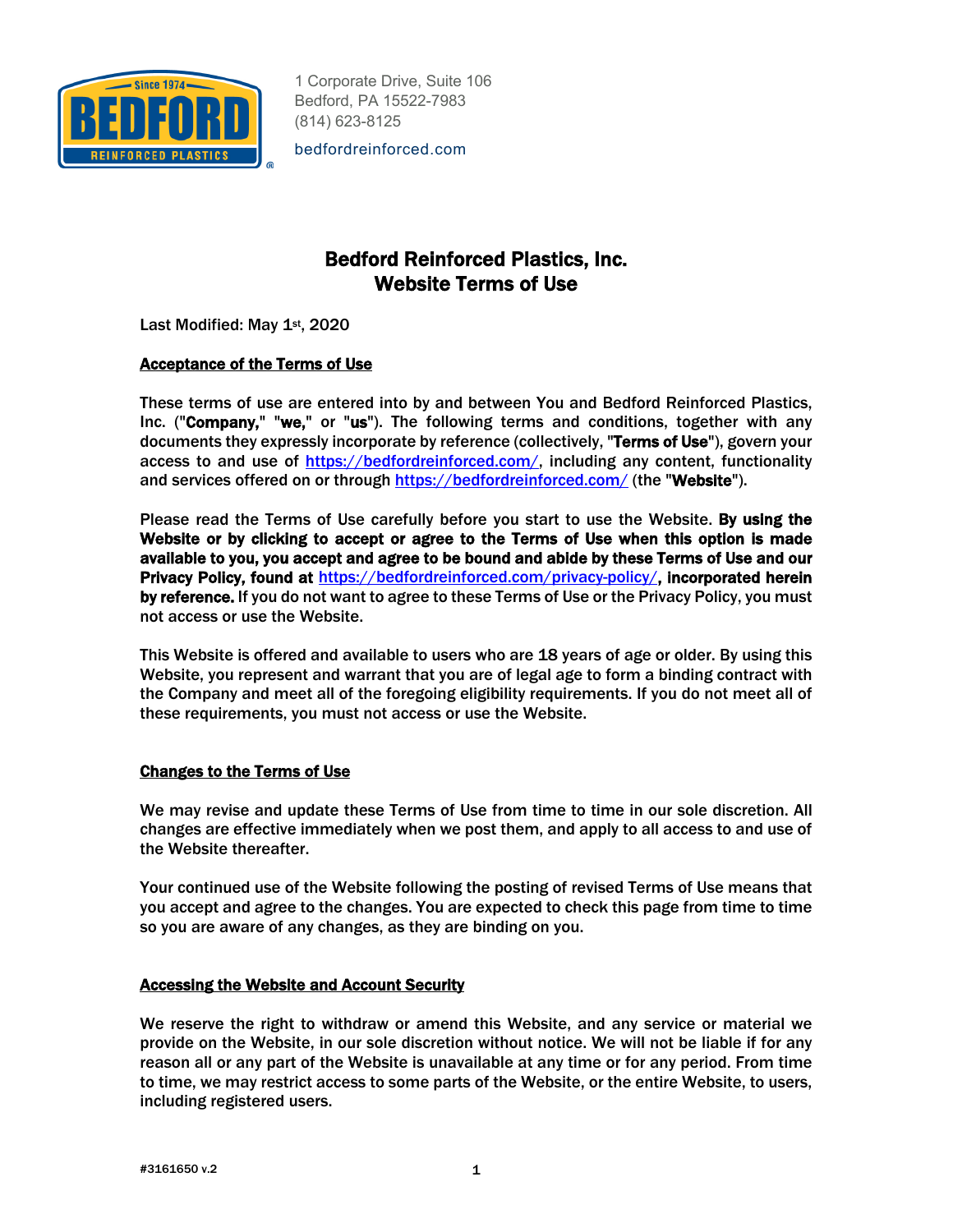

bedfordreinforced.com

You are responsible for both:

- Making all arrangements necessary for you to have access to the Website.
- Ensuring that all persons who access the Website through your internet connection are aware of these Terms of Use and comply with them.

To access the Website or some of the resources it offers, you may be asked to provide certain registration details or other information. It is a condition of your use of the Website that all the information you provide on the Website is correct, current and complete. You agree that all information you provide to register with this Website or otherwise, including, but not limited to, through the use of any interactive features on the Website, is governed by our Privacy Policy, and you consent to all actions we take with respect to your information consistent with our Privacy Policy.

If you choose, or are provided with, a username, password or any other piece of information as part of our security procedures, you must treat such information as confidential, and you must not disclose it to any other person or entity. You also acknowledge that your account is personal to you and agree not to provide any other person with access to this Website or portions of it using your username, password or other security information. You agree to notify us immediately of any unauthorized access to or use of your username or password or any other breach of security. You also agree to ensure that you exit from your account at the end of each session. You should use particular caution when accessing your account from a public or shared computer so that others are not able to view or record your password or other personal information.

We have the right to disable any username, password or other identifier, whether chosen by you or provided by us, at any time in our sole discretion for any or no reason, including if, in our opinion, you have violated any provision of these Terms of Use.

#### Intellectual Property Rights

The Website and its entire contents, features and functionality (including but not limited to all information, software, text, displays, images, video and audio, and the design, selection and arrangement thereof), are owned by the Company, its licensors or other providers of such material and are protected by United States and international copyright, trademark, patent, trade secret and other intellectual property or proprietary rights laws.

These Terms of Use permit you to use the Website for your personal, non-commercial use only. You must not reproduce, distribute, modify, create derivative works of, publicly display, publicly perform, republish, download, store or transmit any of the material on our Website, except as follows: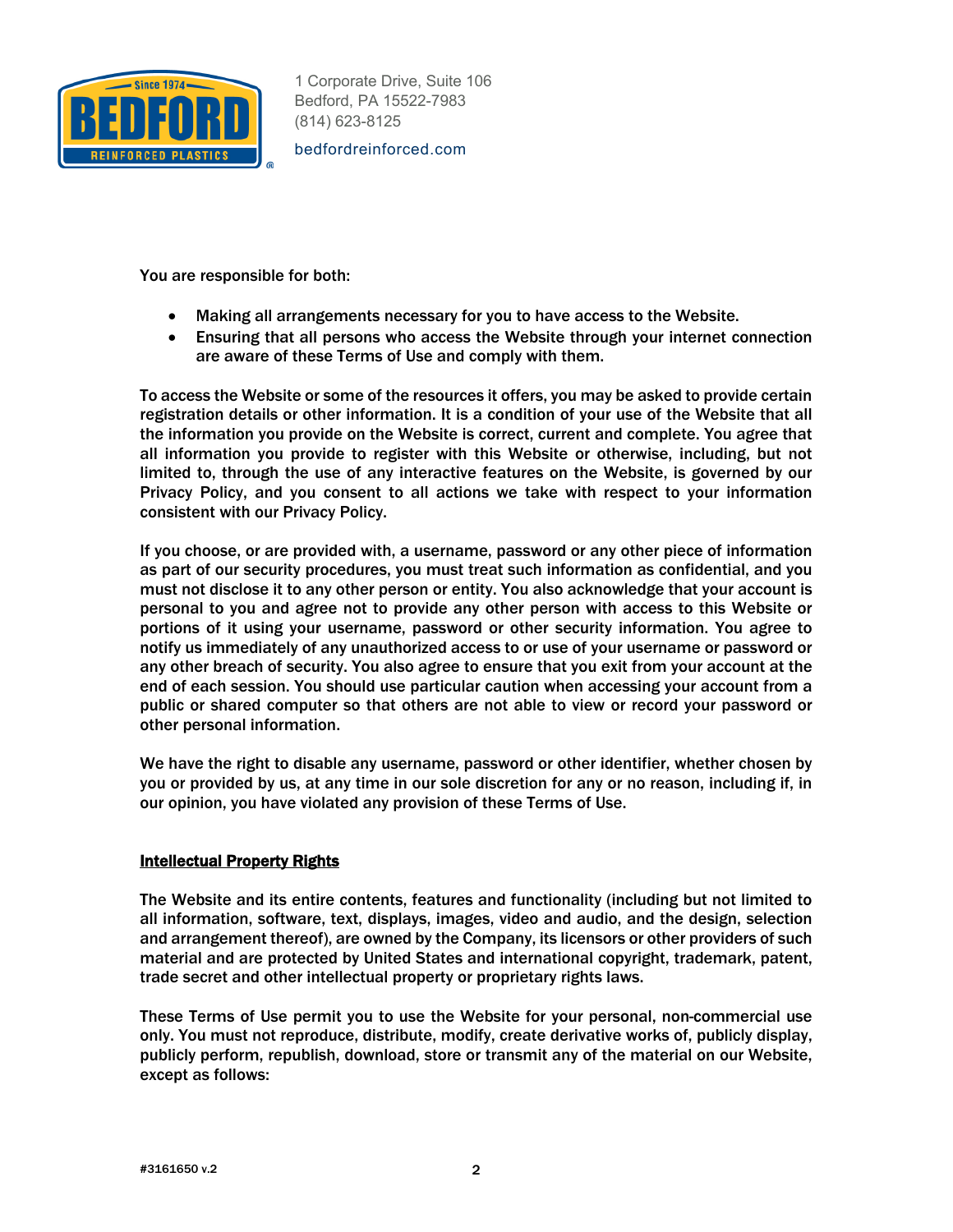

bedfordreinforced.com

- Your computer may temporarily store copies of such materials in RAM incidental to your accessing and viewing those materials.
- You may store files that are automatically cached by your Web browser for display enhancement purposes.
- You may print or download one copy of a reasonable number of pages of the Website for your own personal, non-commercial use and not for further reproduction, publication or distribution.
- If we provide desktop, mobile or other applications for download, you may download a single copy to your computer or mobile device solely for your own personal, noncommercial use, provided you agree to be bound by our end user license agreement for such applications.

You must not:

- Modify copies of any materials from this site.
- Use any illustrations, photographs, video or audio sequences or any graphics separately from the accompanying text.
- Delete or alter any copyright, trademark or other proprietary rights notices from copies of materials from this site.

You must not access or use for any commercial purposes any part of the Website or any services or materials available through the Website.

If you wish to make any use of material on the Website other than that set out in this section, please address your request to: marketing@bedfordreinforced.com.

If you print, copy, modify, download or otherwise use or provide any other person with access to any part of the Website in breach of the Terms of Use, your right to use the Website will cease immediately and you must, at our option, return or destroy any copies of the materials you have made. No right, title or interest in or to the Website or any content on the Website is transferred to you, and all rights not expressly granted are reserved by the Company. Any use of the Website not expressly permitted by these Terms of Use is a breach of these Terms of Use and may violate copyright, trademark and other laws.

## **Trademarks**

The Company name, the Company logo, and all related names, logos, product and service names, designs and slogans are trademarks of the Company or its affiliates or licensors. You must not use such marks without the prior written permission of the Company. All other names, logos, product and service names, designs and slogans on this Website are the trademarks of their respective owners.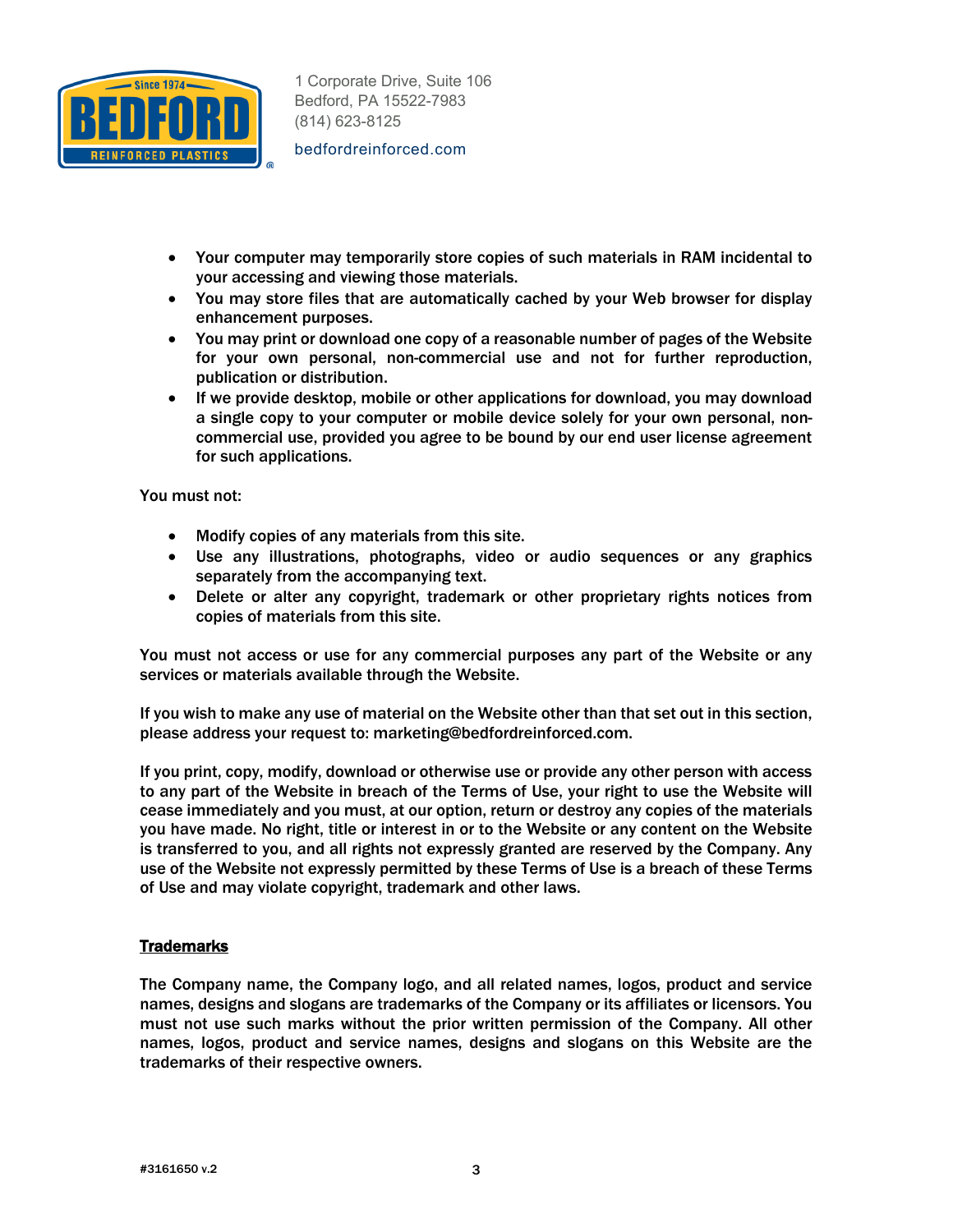

bedfordreinforced.com

## Prohibited Uses

You may use the Website only for lawful purposes and in accordance with these Terms of Use. You agree not to use the Website:

- In any way that violates any applicable federal, state, local or international law or regulation (including, without limitation, any laws regarding the export of data or software to and from the US or other countries).
- For the purpose of exploiting, harming or attempting to exploit or harm minors in any way by exposing them to inappropriate content, asking for personally identifiable information or otherwise.
- To send, knowingly receive, upload, download, use or re-use any material which does not comply with the Content Standards set out in these Terms of Use.
- To transmit, or procure the sending of, any advertising or promotional material without our prior written consent, including any "junk mail," "chain letter," "spam," or any other similar solicitation.
- To impersonate or attempt to impersonate the Company, a Company employee, another user or any other person or entity (including, without limitation, by using email addresses associated with any of the foregoing).
- To engage in any other conduct that restricts or inhibits anyone's use or enjoyment of the Website, or which, as determined by us, may harm the Company or users of the Website, or expose them to liability.

Additionally, you agree not to:

- Use the Website in any manner that could disable, overburden, damage, or impair the site or interfere with any other party's use of the Website, including their ability to engage in real time activities through the Website.
- Use any robot, spider or other automatic device, process or means to access the Website for any purpose, including monitoring or copying any of the material on the Website.
- Use any manual process to monitor or copy any of the material on the Website, or for any other purpose not expressly authorized in these Terms of Use, without our prior written consent.
- Use any device, software or routine that interferes with the proper working of the Website.
- Introduce any viruses, trojan horses, worms, logic bombs or other material which is malicious or technologically harmful.
- Attempt to gain unauthorized access to, interfere with, damage or disrupt any parts of the Website, the server on which the Website is stored, or any server, computer or database connected to the Website.
- Attack the Website via a denial-of-service attack or a distributed denial-of-service attack.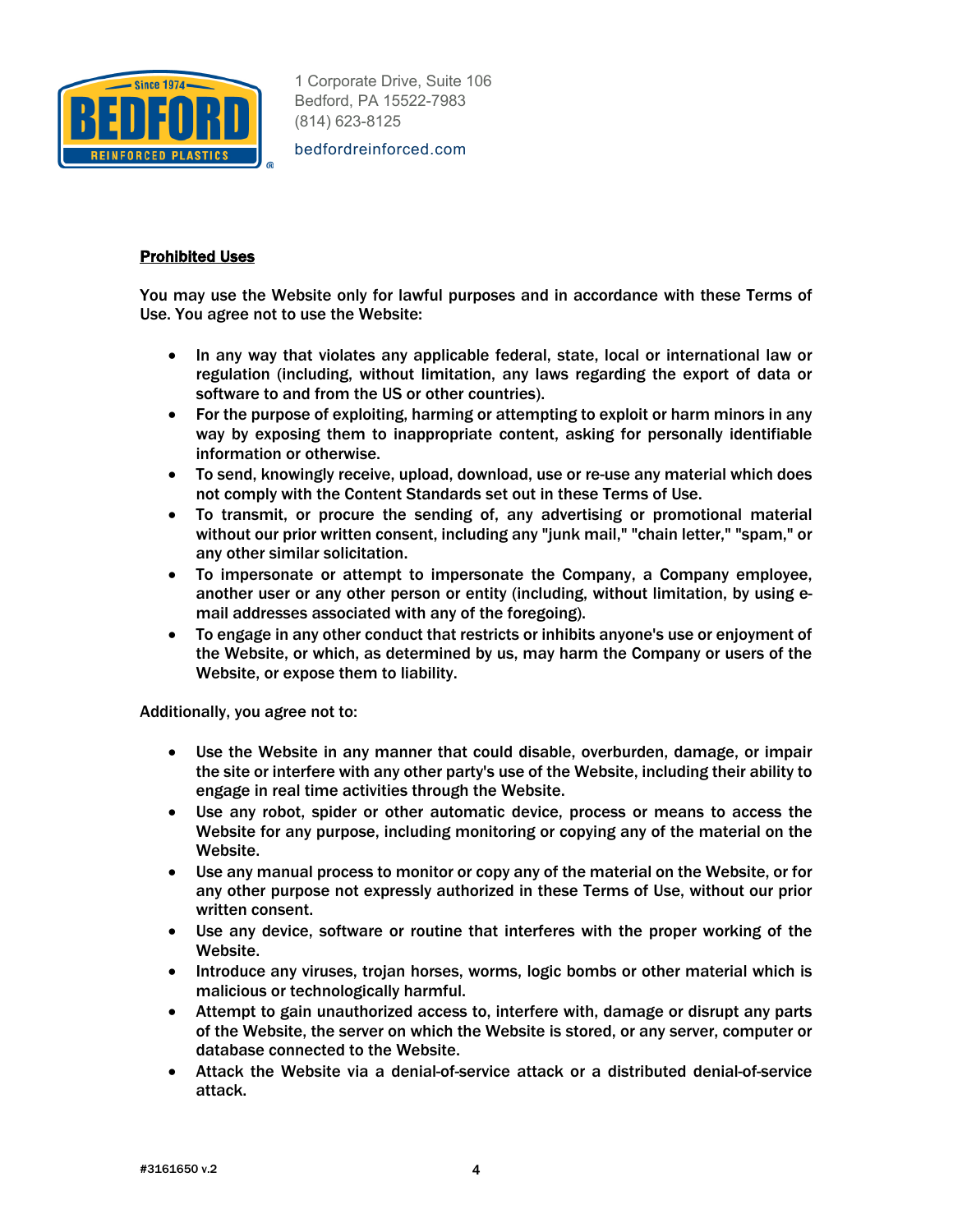

bedfordreinforced.com

• Otherwise attempt to interfere with the proper working of the Website.

# User Contributions

The Website may contain message boards, personal web pages or profiles, order forms, and other interactive features (collectively, "**Interactive Services**") that allow users to post, submit, publish, display or transmit to other users or other persons (hereinafter, "post") content or materials (collectively, "User Contributions") on or through the Website.

All User Contributions must comply with the Content Standards set out in these Terms of Use.

Any User Contribution you post to the site will be considered non-confidential and nonproprietary. By providing any User Contribution on the Website, you grant us and our affiliates and service providers, and each of their and our respective licensees, successors and assigns the right to use, reproduce, modify, perform, display, distribute and otherwise disclose to third parties any such material for any purpose.

You represent and warrant that:

- You own or control all rights in and to the User Contributions and have the right to grant the license granted above to us and our affiliates and service providers, and each of their and our respective licensees, successors and assigns.
- All of your User Contributions do and will comply with these Terms of Use.

You understand and acknowledge that you are responsible for any User Contributions you submit or contribute, and you, not the Company, have fully responsibility for such content, including its legality, reliability, accuracy and appropriateness.

We are not responsible, or liable to any third party, for the content or accuracy of any User Contributions posted by you or any other user of the Website.

#### Monitoring and Enforcement; Termination

We have the right to:

- Remove or refuse to post any User Contributions for any or no reason in our sole discretion.
- Take any action with respect to any User Contribution that we deem necessary or appropriate in our sole discretion, including if we believe that such User Contribution violates the Terms of Use, including the Content Standards, infringes any intellectual property right or other right of any person or entity, threatens the personal safety of users of the Website or the public or could create liability for the Company.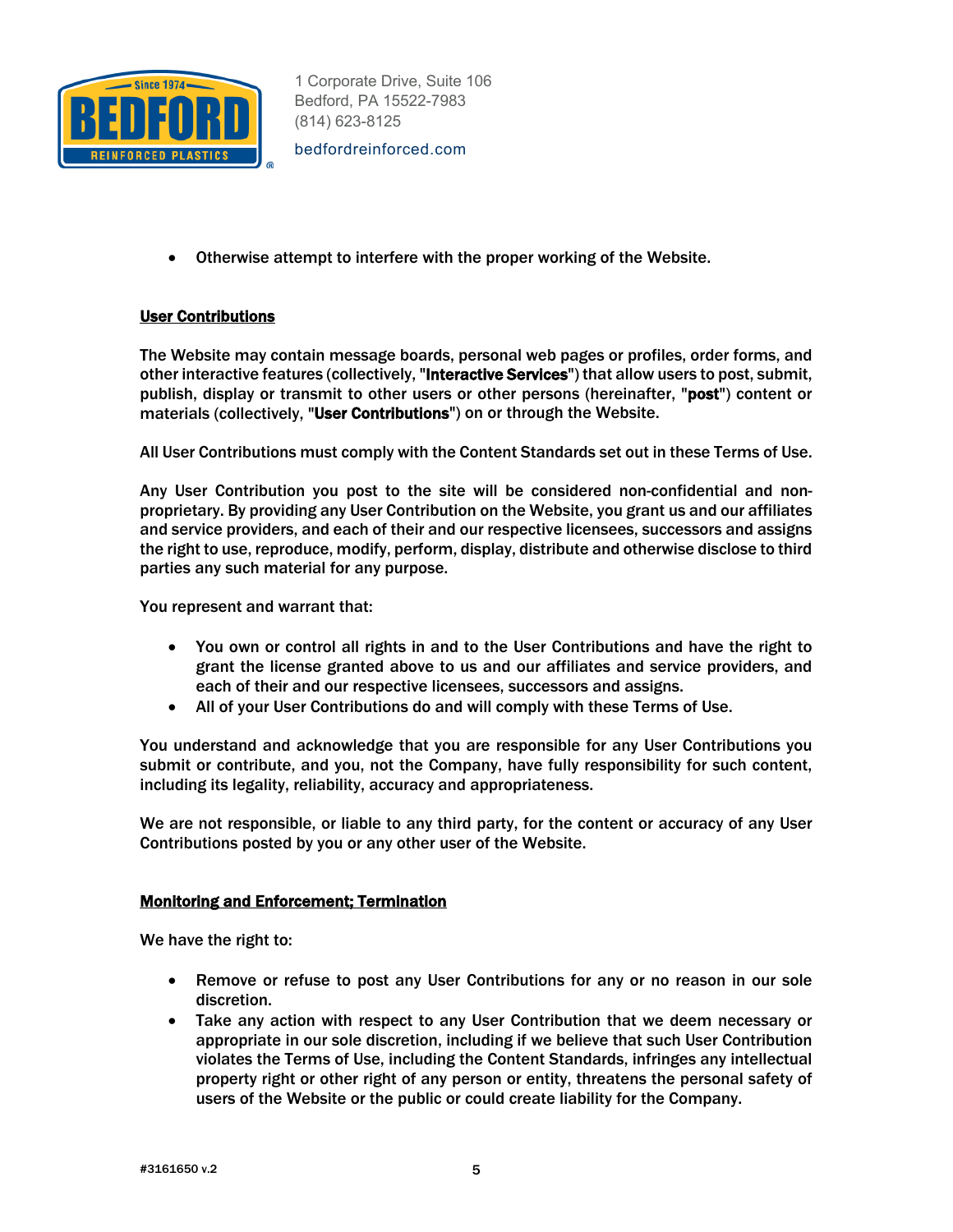

bedfordreinforced.com

- Disclose your identity or other information about you to any third party who claims that material posted by you violates their rights, including their intellectual property rights or their right to privacy.
- Take appropriate legal action, including without limitation, referral to law enforcement, for any illegal or unauthorized use of the Website.
- Terminate or suspend your access to all or part of the Website for any or no reason, including without limitation, any violation of these Terms of Use.

Without limiting the foregoing, we have the right to fully cooperate with any law enforcement authorities or court order requesting or directing us to disclose the identity or other information of anyone posting any materials on or through the Website. YOU WAIVE AND HOLD HARMLESS THE COMPANY AND ITS AFFILIATES, LICENSEES AND SERVICE PROVIDERS FROM ANY CLAIMS RESULTING FROM ANY ACTION TAKEN BY ANY OF THE FOREGOING PARTIES DURING OR AS A RESULT OF ITS INVESTIGATIONS AND FROM ANY ACTIONS TAKEN AS A CONSEQUENCE OF INVESTIGATIONS BY EITHER SUCH PARTIES OR LAW ENFORCEMENT AUTHORITIES.

We cannot review all material before it is posted on the Website, and cannot ensure prompt removal of objectionable material after it has been posted. Accordingly, we assume no liability for any action or inaction regarding transmissions, communications or content provided by any user or third party. We have no liability or responsibility to anyone for performance or nonperformance of the activities described in this section.

## Content Standards

These content standards apply to any and all User Contributions and use of Interactive Services. User Contributions must in their entirety comply with all applicable federal, state, local and international laws and regulations. Without limiting the foregoing, User Contributions must not:

- Contain any material which is defamatory, obscene, indecent, abusive, offensive, harassing, violent, hateful, inflammatory or otherwise objectionable.
- Promote sexually explicit or pornographic material, violence, or discrimination based on race, sex, religion, nationality, disability, sexual orientation or age.
- Infringe any patent, trademark, trade secret, copyright or other intellectual property or other rights of any other person.
- Violate the legal rights (including the rights of publicity and privacy) of others or contain any material that could give rise to any civil or criminal liability under applicable laws or regulations or that otherwise may be in conflict with these Terms of Use and our Privacy Policy.
- Be likely to deceive any person.
- Promote any illegal activity, or advocate, promote or assist any unlawful act.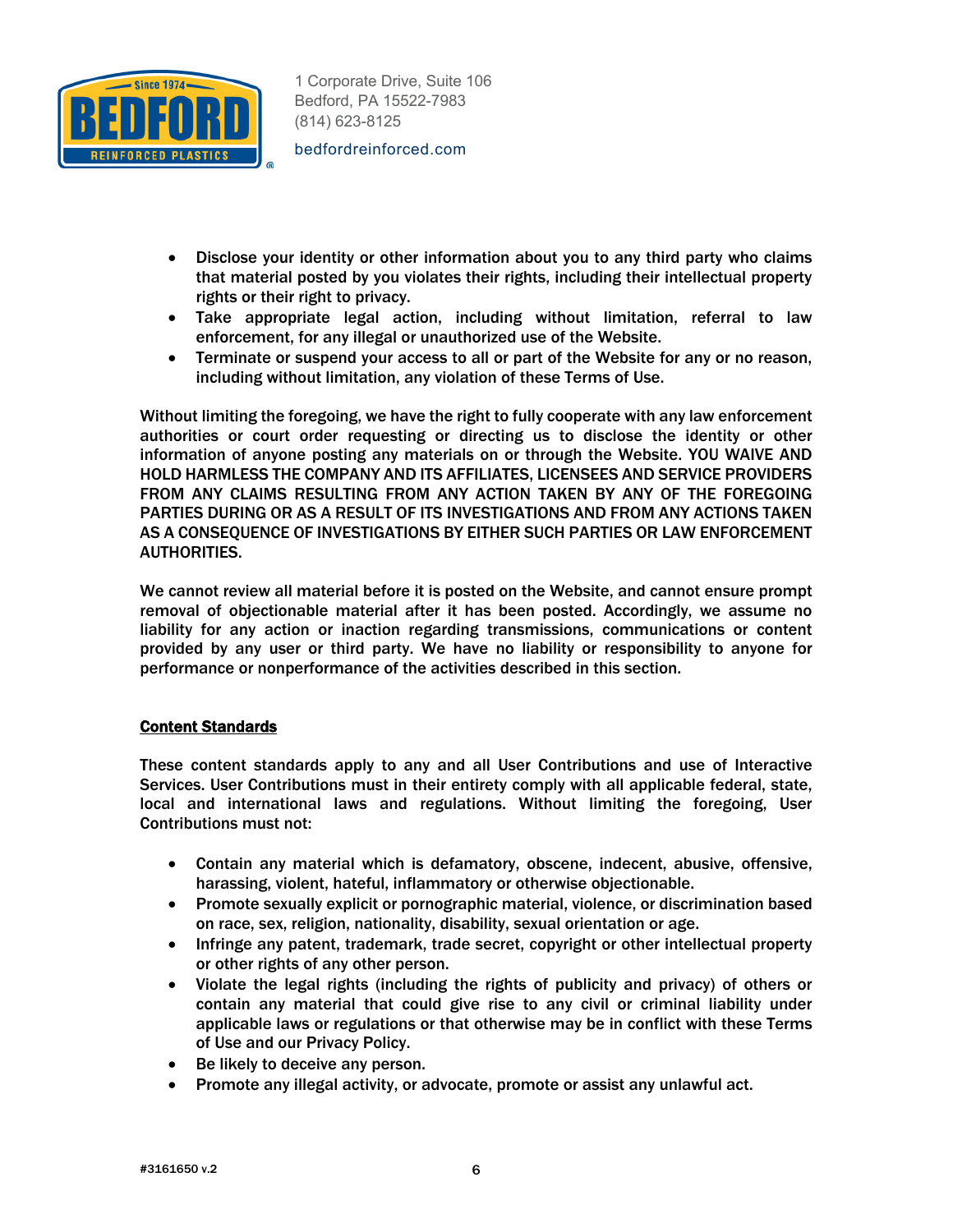

bedfordreinforced.com

- Cause annoyance, inconvenience or needless anxiety or be likely to upset, embarrass, alarm or annoy any other person.
- Impersonate any person or misrepresent your identity or affiliation with any person or organization.
- Involve commercial activities or sales, such as contests, sweepstakes and other sales promotions, barter or advertising.
- Give the impression that they emanate from or are endorsed by us or any other person or entity, if this is not the case.

# Reporting Copyright Violations

If you believe that a user of the Website has violated or is violating your copyright rights due to that user's illegal, unlawful, or otherwise improper conduct, you (the copyright owner) or your agent may submit a notification pursuant to the Digital Millennium Copyright Act 17 U.S.C.  $\S$  512(c)(3) ("DMCA") by providing our Copyright Agent with the following information in writing:

- A physical or electronic signature of a person authorized to act on behalf of the owner of an exclusive right that is allegedly infringed;
- identification of the copyrighted work claimed to have been infringed, or, if multiple copyrighted works at a single online site are covered by a single notification, a representative list of such works at that site;
- identification of the material that is claimed to be infringing or to be the subject of infringing activity and that is to be removed or access to which is to be disabled and information reasonably sufficient to permit the service provider to locate the material;
- information reasonably sufficient to permit the service provider to contact you, such as an address, telephone number, and, if available, an electronic mail;
- a statement that you have a good faith belief that use of the material in the manner complained of is not authorized by the copyright owner, its agent, or the law; and
- a statement that the information in the notification is accurate, and under penalty of perjury, that you are authorized to act on behalf of the owner of an exclusive right that is allegedly infringed.

You acknowledge that if you fail to comply with all of these requirements, your DMCA notice may not be valid.

Company's designated Copyright Agent to receive notifications of claimed infringement is:

Bedford Reinforced Plastics, Inc. Attn: Copyright Agent One Corporate Drive, Suite 106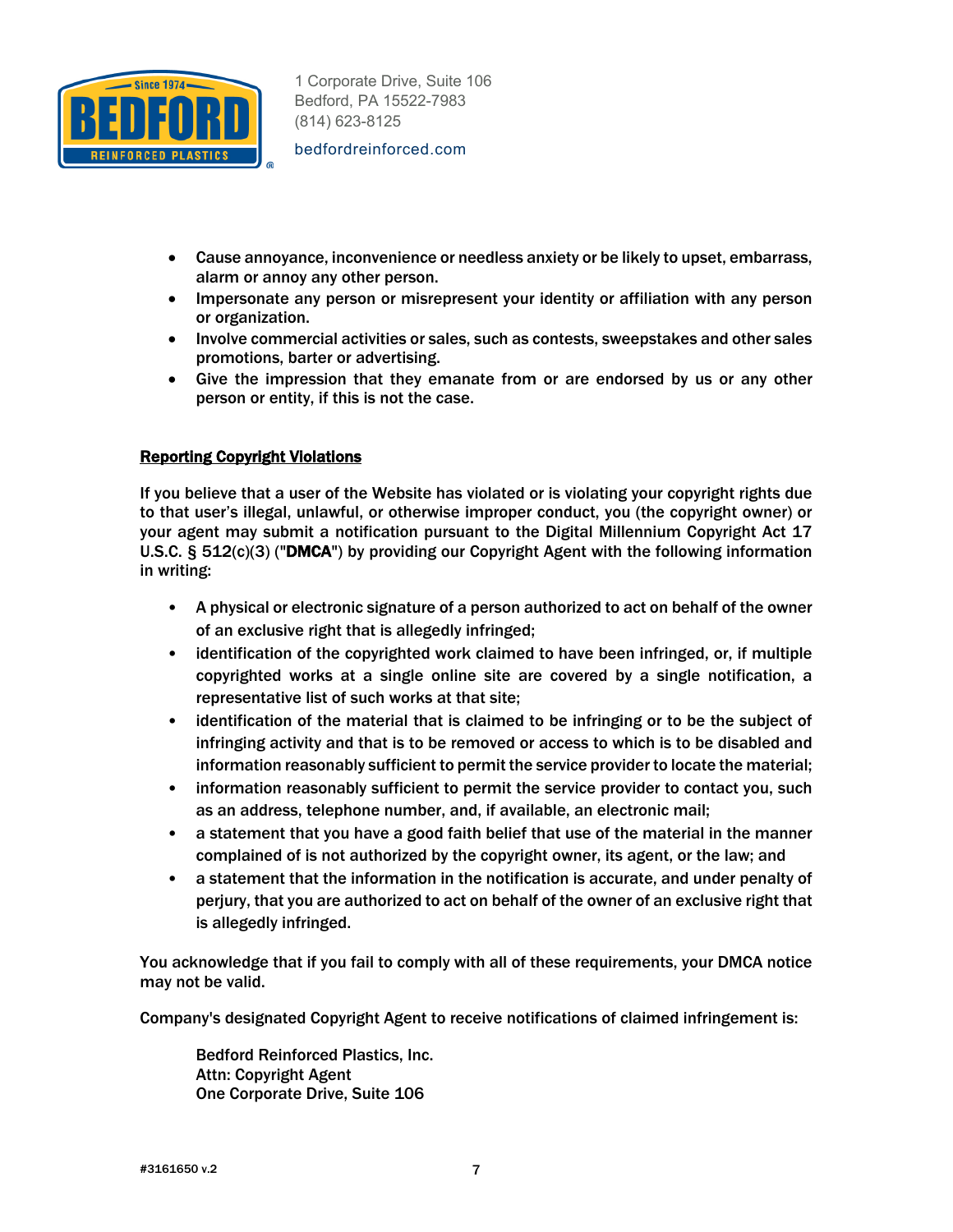

bedfordreinforced.com

Bedford, PA 15522 USA Telephone: (814) 623-8125 Facsimile: (814) 623-6032 Email: marketing@bedfordreinforced.com

Failure to comply with all of the requirements of the foregoing may result in the waiver or invalidity of the DMCA. You may be liable for damages, including court costs and attorney's fees if you materially misrepresent that content on the Website constitutes copyright infringement.

Company will advise the alleged infringer of the DMCA statutory counter-notification procedure as described in the DMCA, at which time the alleged infringer may respond to your claim and ask that the content at issue be restored.

Upon receiving your notification of alleged copyright infringement, as set forth above, Company will remove or disable access to the allegedly infringing material and promptly notify the alleged infringer of your claim. In accordance with the DMCA, Company has implemented a policy to terminate, when appropriate, access to the Website of any repeat infringer. Company may terminate your access at any time for any or no reason.

## Reliance on Information Posted

The information presented on or through the Website is made available solely for general information purposes. We do not warrant the accuracy, completeness or usefulness of this information. Any reliance you place on such information is strictly at your own risk. We disclaim all liability and responsibility arising from any reliance placed on such materials by you or any other visitor to the Website, or by anyone who may be informed of any of its contents.

This Website may include content provided by third parties, including materials provided by other users, bloggers and third-party licensors, syndicators, aggregators and/or reporting services. All statements and/or opinions expressed in these materials, and all articles and responses to questions and other content, other than the content provided by the Company, are solely the opinions and the responsibility of the person or entity providing those materials. These materials do not necessarily reflect the opinion of the Company. We are not responsible, or liable to you or any third party, for the content or accuracy of any materials provided by any third parties.

#### Changes to the Website

We may update the content on this Website from time to time, but its content is not necessarily complete or up to date. Any of the material on the Website may be out of date at any given time, and we are under no obligation to update such material.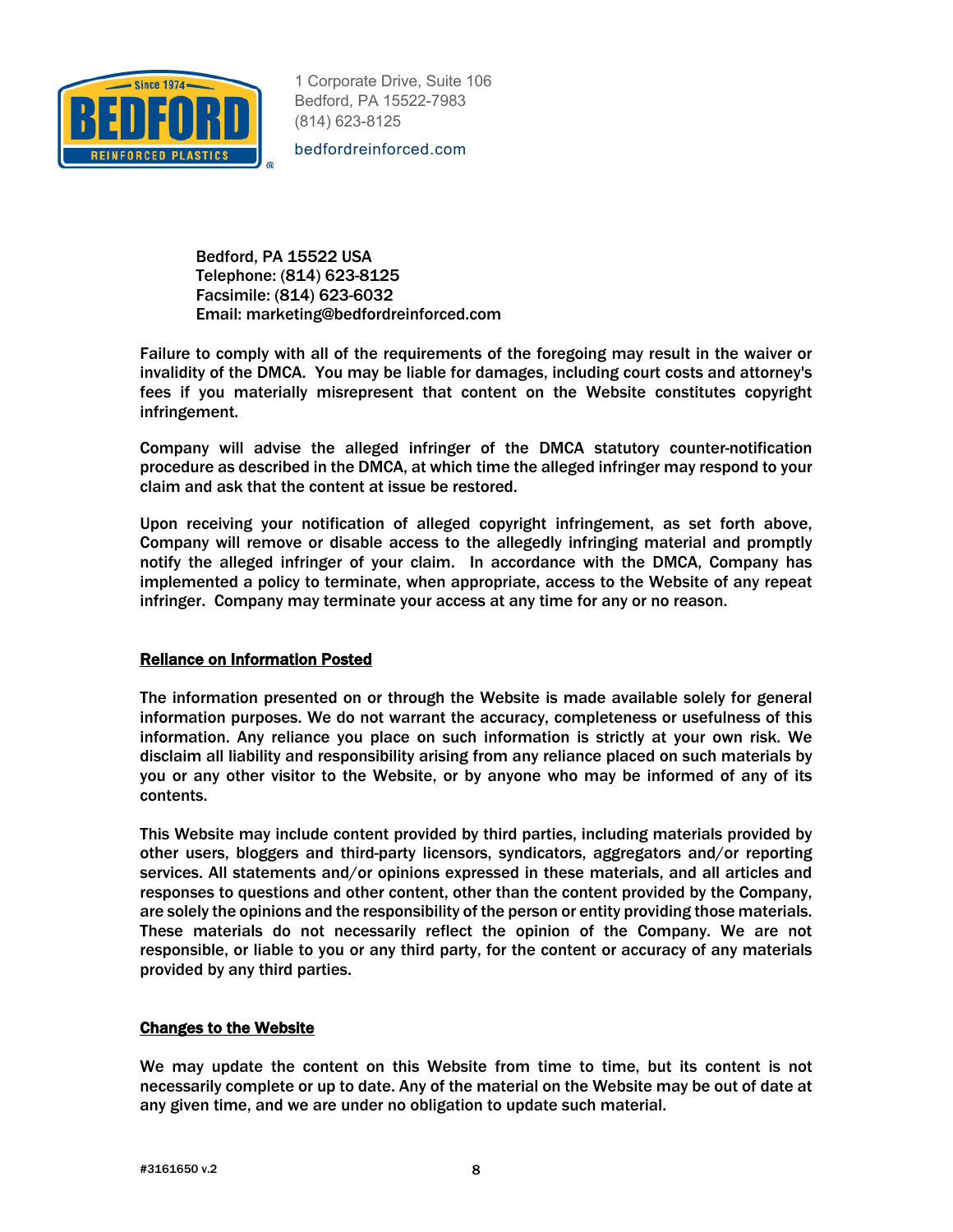

bedfordreinforced.com

## Information About You and Your Visits to the Website

All information we collect on this Website is subject to our Privacy Policy. By using the Website, you consent to all actions taken by us with respect to your information in compliance with the Privacy Policy.

## Online Purchases and Other Terms and Conditions

All purchases through our site or other transactions for the sale of goods or services formed through the Website, or as a result of visits made by you are governed by our Terms of Sale available at https://bedfordreinforced.com/terms-of-sale/ which are hereby incorporated into these Terms of Use.

#### Linking to the Website

You may link to our homepage, provided you do so in a way that is fair and legal and does not damage our reputation or take advantage of it, but you must not establish a link in such a way as to suggest any form of association, approval or endorsement on our part.

The website from which you are linking, or on which you make certain content accessible, must comply in all respects with the Content Standards set out in these Terms of Use.

You agree to cooperate with us in causing any unauthorized framing or linking immediately to cease. We reserve the right to withdraw linking permission without notice.

We may disable all or any links at any time without notice in our discretion.

#### Links from the Website

If the Website contains links to other sites and resources provided by third parties, these links are provided for your convenience only. This includes links contained in advertisements, including banner advertisements and sponsored links. We have no control over the contents of those sites or resources and accept no responsibility for them or for any loss or damage that may arise from your use of them. If you decide to access any of the third-party websites linked to this Website, you do so entirely at your own risk and subject to the terms and conditions of use for such websites.

#### Geographic Restrictions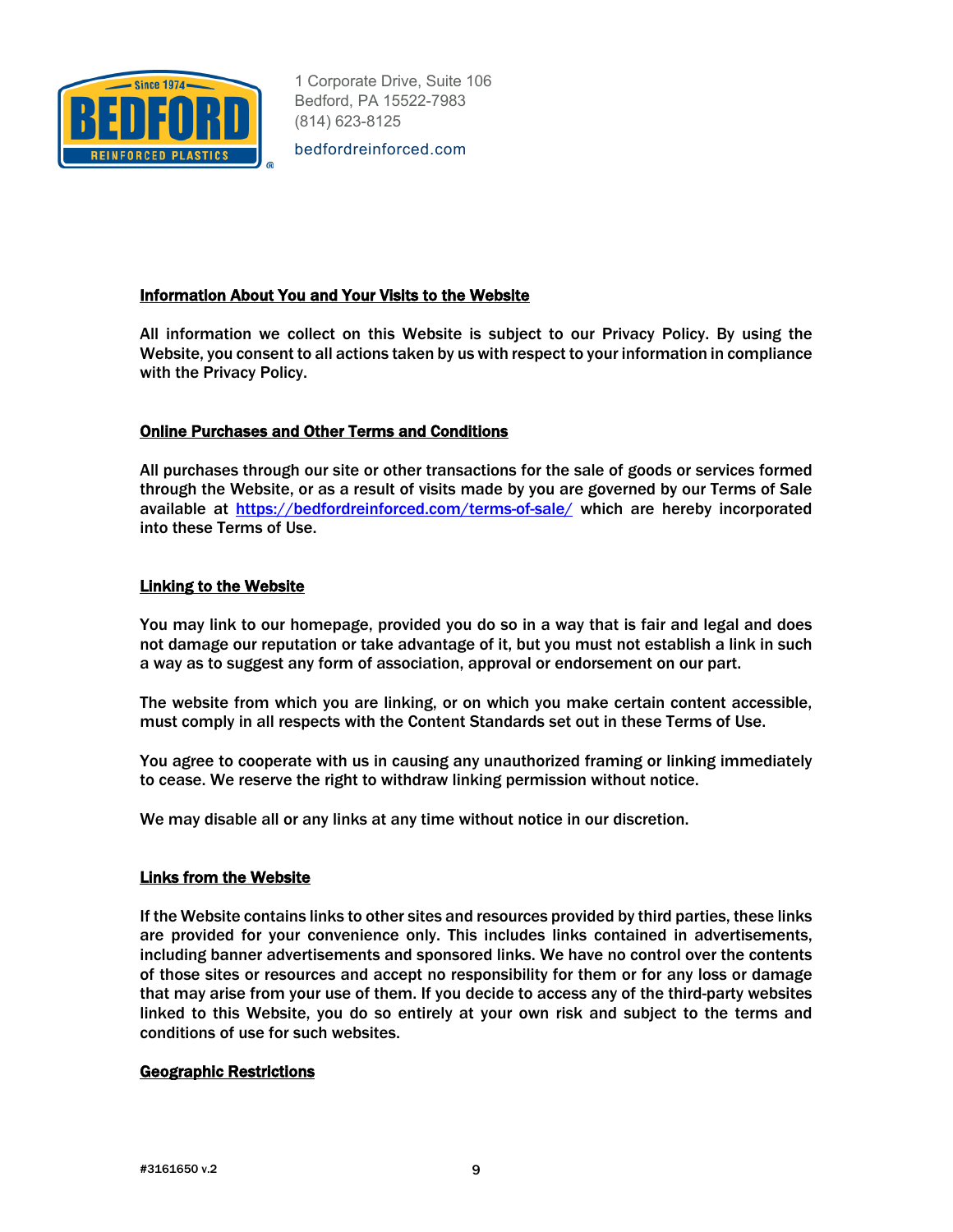

bedfordreinforced.com

The owner of the Website is based in the Commonwealth of Pennsylvania in the United States. Access to the Website may not be legal by certain persons or in certain countries. If you access the Website from outside the United States, you do so on your own initiative and are responsible for compliance with local laws. Please read our Privacy Policy, found at https://bedfordreinforced.com/privacy-policy/, for additional information regarding rights of European Union residents.

#### Disclaimer of Warranties

You understand that we cannot and do not guarantee or warrant that files available for downloading from the internet or the Website will be free of viruses or other destructive code. You are responsible for implementing sufficient procedures and checkpoints to satisfy your particular requirements for anti-virus protection and accuracy of data input and output, and for maintaining a means external to our site for any reconstruction of any lost data.

WE WILL NOT BE LIABLE FOR ANY LOSS OR DAMAGE CAUSED BY A DISTRIBUTED DENIAL-OF-SERVICE ATTACK, VIRUSES OR OTHER TECHNOLOGICALLY HARMFUL MATERIAL THAT MAY INFECT YOUR COMPUTER EQUIPMENT, COMPUTER PROGRAMS, DATA OR OTHER PROPRIETARY MATERIAL DUE TO YOUR USE OF THE WEBSITE OR ANY SERVICES OR ITEMS OBTAINED THROUGH THE WEBSITE OR TO YOUR DOWNLOADING OF ANY MATERIAL POSTED ON IT, OR ON ANY WEBSITE LINKED TO IT.

YOUR USE OF THE WEBSITE, ITS CONTENT AND ANY SERVICES OR ITEMS OBTAINED THROUGH THE WEBSITE IS AT YOUR OWN RISK. THE WEBSITE, ITS CONTENT AND ANY SERVICES OR ITEMS OBTAINED THROUGH THE WEBSITE ARE PROVIDED ON AN "AS IS" AND "AS AVAILABLE" BASIS, WITHOUT ANY WARRANTIES OF ANY KIND, EITHER EXPRESS OR IMPLIED. NEITHER THE COMPANY NOR ANY PERSON ASSOCIATED WITH THE COMPANY MAKES ANY WARRANTY OR REPRESENTATION WITH RESPECT TO THE COMPLETENESS, SECURITY, RELIABILITY, QUALITY, ACCURACY OR AVAILABILITY OF THE WEBSITE. WITHOUT LIMITING THE FOREGOING, NEITHER THE COMPANY NOR ANYONE ASSOCIATED WITH THE COMPANY REPRESENTS OR WARRANTS THAT THE WEBSITE, ITS CONTENT OR ANY SERVICES OR ITEMS OBTAINED THROUGH THE WEBSITE WILL BE ACCURATE, RELIABLE, ERROR-FREE OR UNINTERRUPTED, THAT DEFECTS WILL BE CORRECTED, THAT OUR SITE OR THE SERVER THAT MAKES IT AVAILABLE ARE FREE OF VIRUSES OR OTHER HARMFUL COMPONENTS OR THAT THE WEBSITE OR ANY SERVICES OR ITEMS OBTAINED THROUGH THE WEBSITE WILL OTHERWISE MEET YOUR NEEDS OR EXPECTATIONS.

THE COMPANY HEREBY DISCLAIMS ALL WARRANTIES OF ANY KIND, WHETHER EXPRESS OR IMPLIED, STATUTORY OR OTHERWISE, INCLUDING BUT NOT LIMITED TO ANY WARRANTIES OF MERCHANTABILITY, NON-INFRINGEMENT AND FITNESS FOR PARTICULAR PURPOSE.

THE FOREGOING DOES NOT AFFECT ANY WARRANTIES WHICH CANNOT BE EXCLUDED OR LIMITED UNDER APPLICABLE LAW.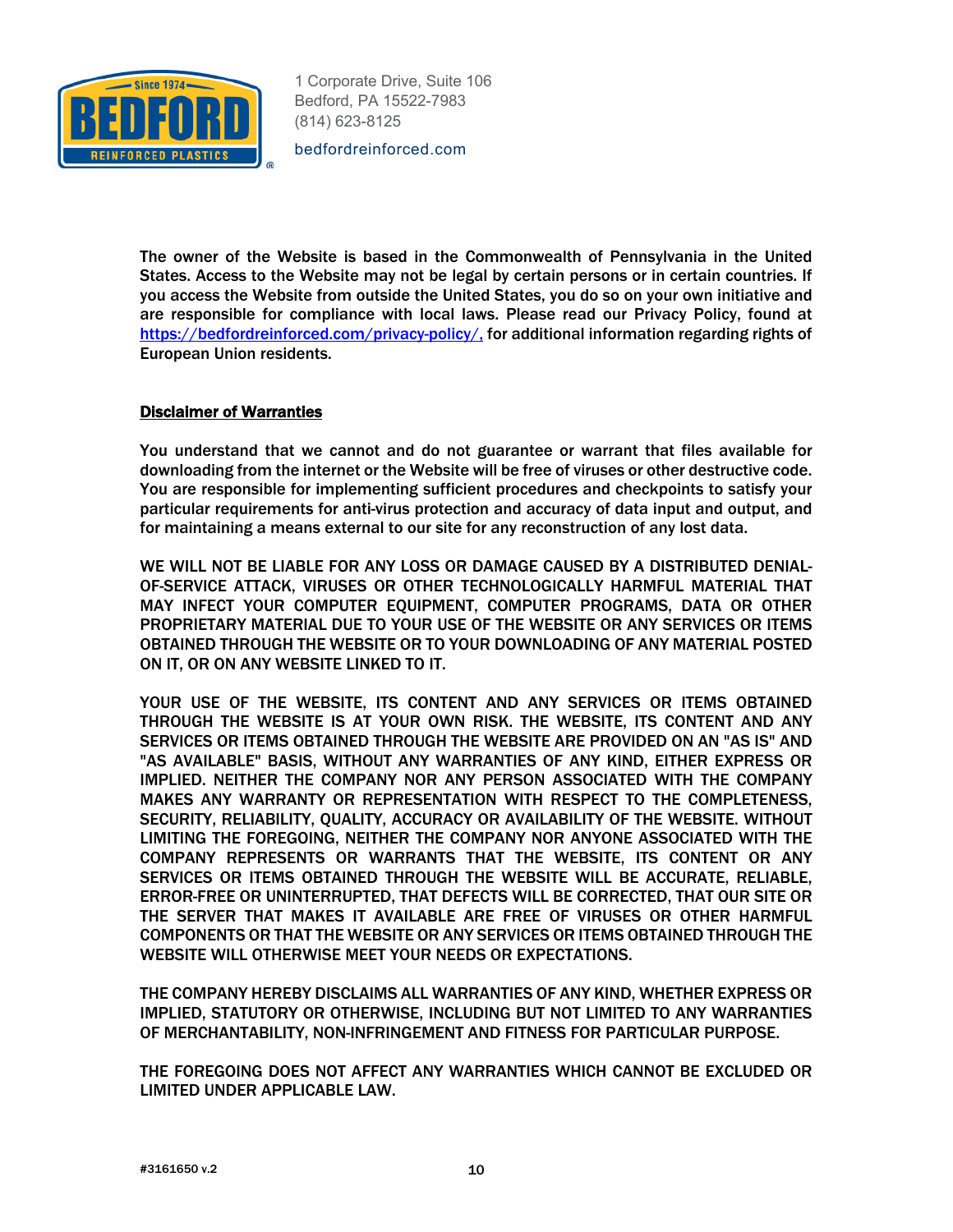

bedfordreinforced.com

#### Limitation on Liability

TO THE FULLEST EXTENT PROVIDED BY LAW, IN NO EVENT WILL THE COMPANY, ITS AFFILIATES OR THEIR LICENSORS, SERVICE PROVIDERS, EMPLOYEES, AGENTS, OFFICERS OR DIRECTORS BE LIABLE FOR DAMAGES OF ANY KIND, UNDER ANY LEGAL THEORY, ARISING OUT OF OR IN CONNECTION WITH YOUR USE, OR INABILITY TO USE, THE WEBSITE, ANY WEBSITES LINKED TO IT, ANY CONTENT ON THE WEBSITE OR SUCH OTHER WEBSITES OR ANY SERVICES OR ITEMS OBTAINED THROUGH THE WEBSITE OR SUCH OTHER WEBSITES, INCLUDING ANY DIRECT, INDIRECT, SPECIAL, INCIDENTAL, CONSEQUENTIAL OR PUNITIVE DAMAGES, INCLUDING BUT NOT LIMITED TO, PERSONAL INJURY, PAIN AND SUFFERING, EMOTIONAL DISTRESS, LOSS OF REVENUE, LOSS OF PROFITS, LOSS OF BUSINESS OR ANTICIPATED SAVINGS, LOSS OF USE, LOSS OF GOODWILL, LOSS OF DATA, AND WHETHER CAUSED BY TORT (INCLUDING NEGLIGENCE), BREACH OF CONTRACT OR OTHERWISE, EVEN IF FORESEEABLE.

THE FOREGOING DOES NOT AFFECT ANY LIABILITY WHICH CANNOT BE EXCLUDED OR LIMITED UNDER APPLICABLE LAW.

#### **Indemnification**

You agree to defend, indemnify and hold harmless the Company, its affiliates, licensors and service providers, and its and their respective officers, directors, employees, contractors, agents, licensors, suppliers, successors and assigns from and against any claims, liabilities, damages, judgments, awards, losses, costs, expenses or fees (including reasonable attorneys' fees) arising out of or relating to your violation of these Terms of Use or your use of the Website, including, but not limited to, your User Contributions, any use of the Website's content, services and products other than as expressly authorized in these Terms of Use, or your use of any information obtained from the Website.

#### Governing Law and Jurisdiction

All matters relating to the Website and these Terms of Use, and any dispute or claim arising therefrom or related thereto (in each case, including non-contractual disputes or claims), shall be governed by and construed in accordance with the internal laws of the Commonwealth of Pennsylvania without giving effect to any choice or conflict of law provision or rule (whether of the Commonwealth of Pennsylvania or any other jurisdiction).

Any legal suit, action or proceeding arising out of, or related to, these Terms of Use or the Website shall be instituted exclusively in the federal courts of the United States or the courts of the Commonwealth of Pennsylvania. You waive any and all objections to the exercise of jurisdiction over you by such courts and to venue in such courts.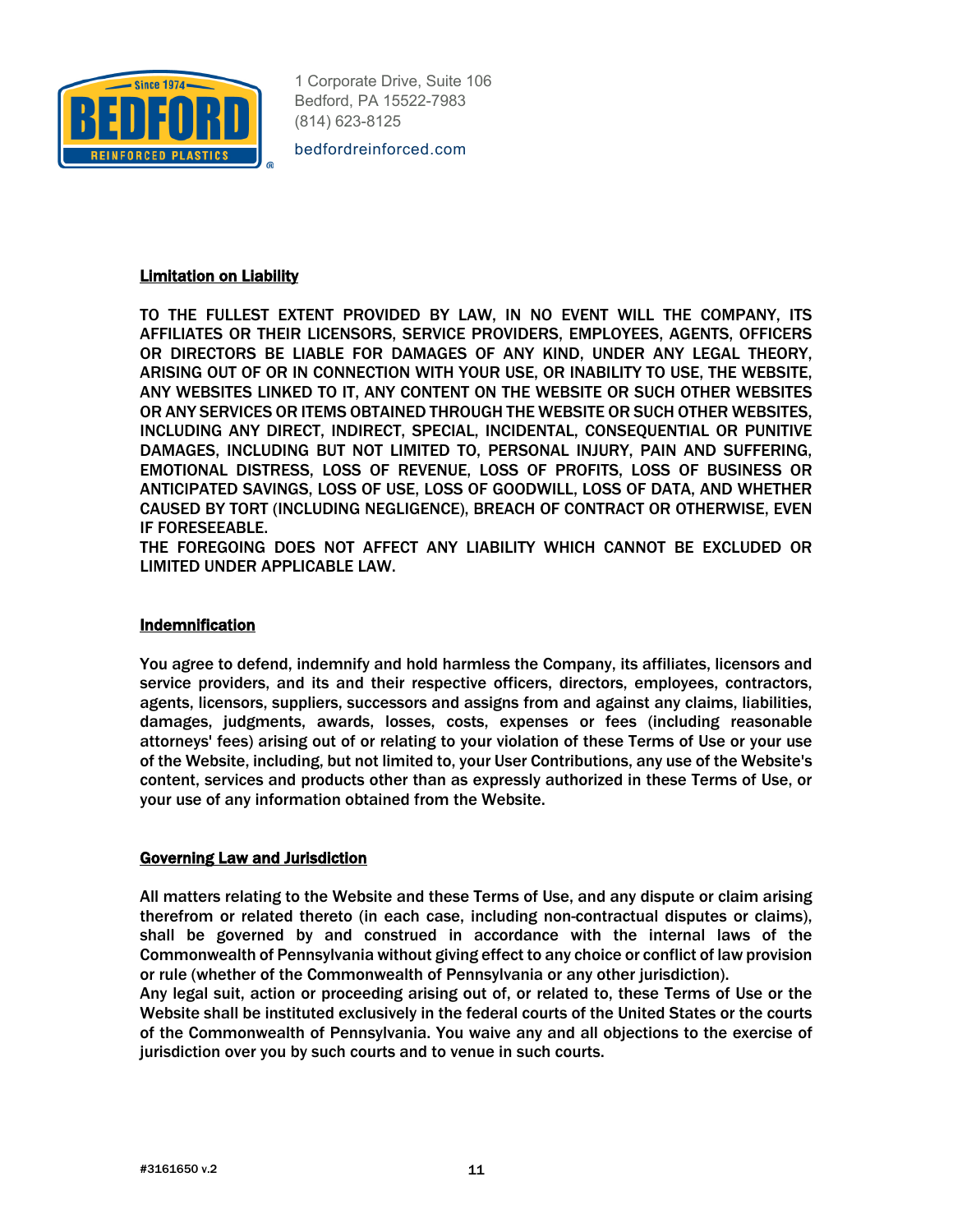

bedfordreinforced.com

## Limitation on Time to File Claims

ANY CAUSE OF ACTION OR CLAIM YOU MAY HAVE ARISING OUT OF OR RELATING TO THESE TERMS OF USE OR THE WEBSITE MUST BE COMMENCED WITHIN ONE (1) YEAR AFTER THE CAUSE OF ACTION ACCRUES; OTHERWISE, SUCH CAUSE OF ACTION OR CLAIM IS PERMANENTLY BARRED.

#### Waiver and Severability

No waiver of by the Company of any term or condition set forth in these Terms of Use shall be deemed a further or continuing waiver of such term or condition or a waiver of any other term or condition, and any failure of the Company to assert a right or provision under these Terms of Use shall not constitute a waiver of such right or provision.

If any provision of these Terms of Use is held by a court or other tribunal of competent jurisdiction to be invalid, illegal or unenforceable for any reason, such provision shall be eliminated or limited to the minimum extent such that the remaining provisions of the Terms of Use will continue in full force and effect.

## Entire Agreement

The Terms of Use, our Privacy Policy, and Terms of Sale constitute the sole and entire agreement between you and Bedford Reinforced Plastics, Inc. with respect to the Website and supersede all prior and contemporaneous understandings, agreements, representations and warranties, both written and oral, with respect to the Website.